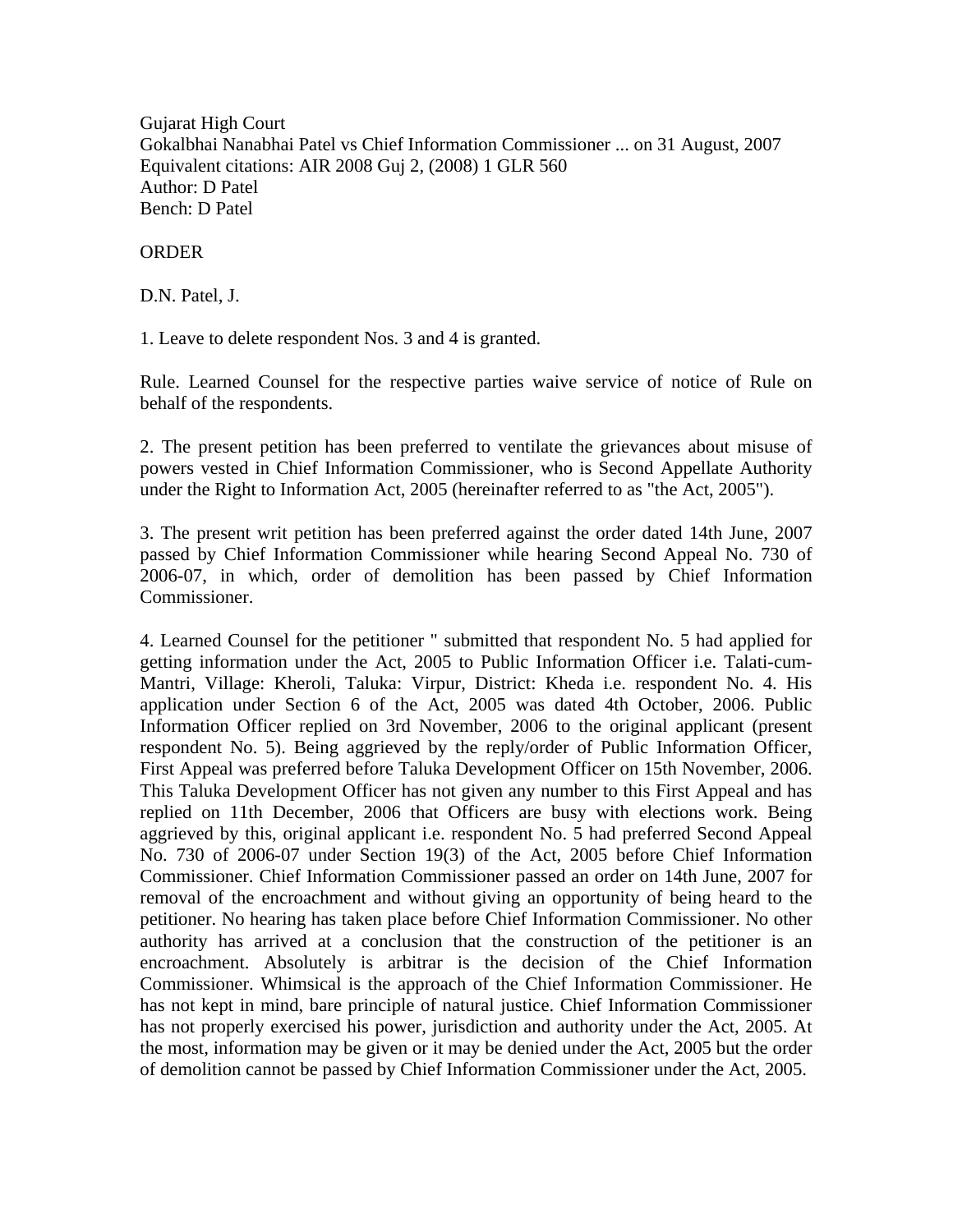5. Learned Counsel for the petitioner further submitted that when an authority under the Act, 2005 is deciding anything about third party, then third party ought to be heard. The construction of the present petitioner is ordered to be demolished. No hearing was given to the petitioner by any of the authorities, neither by Public Information Officer nor by First Appellate Authority nor by Second Appellate Authority and, therefore also, the order dated 14th June, 2007 passed by Chief Information Commissioner in Second Appeal No. 730 of 2006-07 deserved to be quashed and set aside. Whether there is any encroachment by the petitioner, was never the subject matter under the Act. 2005. Nobody has argued before Chief Information Commissioner that the fact as to encroachment is already established and it should be removed. Whimsically and capriciously, Chief Information Commissioner has acted in the matter. Powers ought to be exercised in accordance with the Act, 2005. Chief Information Commissioner has exceeded his jurisdiction. The present respondent No. 5 has asked for some information about the petitioner. In fact, no such information could have been given by Public Information Officer, without following due procedure prescribed under Section 11(1) of the Act, 2005. By the impugned order, right of third party i.e. petitioner of preferring First Appeal and Second Appeal has also been taken away and, therefore, the impugned order deserves to be quashed and set aside.

6. Learned Counsel for respondent No. 5 submitted that respondent No. 5 is the original applicant under Section 6 of the Act, 2005, who has also submitted that an application was given to get information and not for demolition under the Act, 2005. The impugned order is not in accordance with the provisions of the Act, 2005. It is further submitted that while quashing the impugned order, rights may be reserved with the respondent No. 5 to point out to the concerned authorities that the construction of the petitioner is an encroachment under the relevant laws.

7. Learned Counsel for respondent No. 1 submitted that on the basis of arguments canvassed by respondent No. 5, the impugned order has been passed. It is an appeal before respondent No. 1 and if this Court directs to furnish information as prayed for by respondent No. 5, the same will be complied with by respondent No. 1.

8. Having heard the learned Counsel for both the sides and looking to the facts and circumstances of the case, the order dated 14th June, 2007 passed by Chief Information Commissioner in Second Appeal No. 730 of 2006-07 deserves to be quashed and set aside, for the following facts and reasons:

(I) The impugned order is passed without any power, jurisdiction and authority vested in Chief Information Commissioner under the Act, 2005. Looking to the provisions of the Act, 2005, following are the main powers of the State Information Commissioner under Sections 18, 19 and 20 of the Act, 2005.

Main Powers of State Information Commission:

19. Appeal.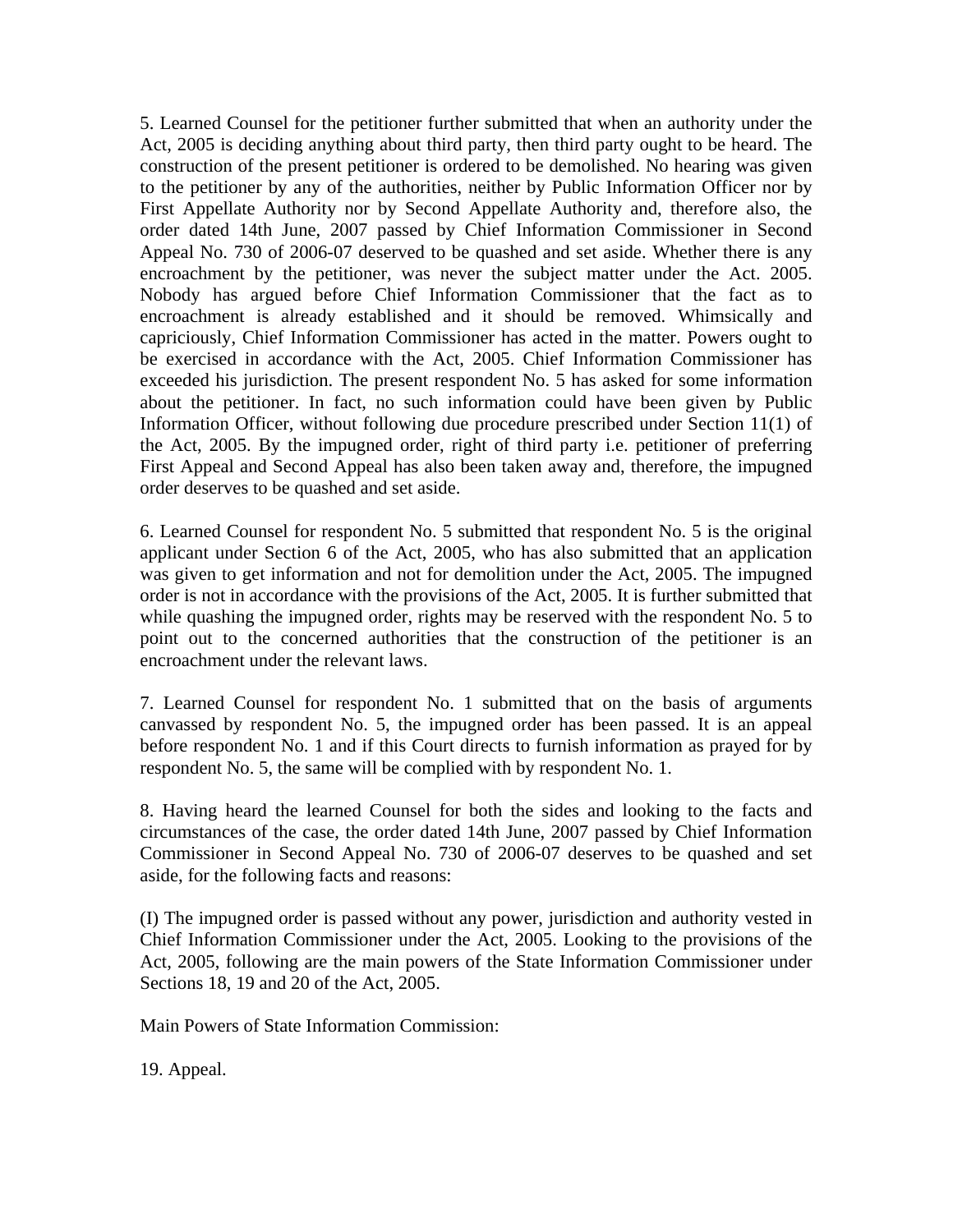(8) In its decision, the Central Information Commission or State Information Commission, as the case may be, has the power to-

(a) require the public authority to take any such steps as may be necessary to secure compliance with the provisions of this Act, including-

(i) by providing access to information, if so requested, in a particular form;

(ii) by appointing a Central Public Information Officer or State Public Information Officer, as the case may be;

(iii) by publishing certain information or categories of information;

(iv) by making necessary charges to its practices in relation to the maintenance, management and destruction of records;

(v) by enhancing the provision of training on the right to information for its officials;

(vi) by providing it with an annual report in compliance with Clause (b) of Sub-section (1) of Section 4;

(b) require the public authority to compensate the complainant for any loss or other detriment suffered;

(c) impose any of the penalties provided under this Act;

(d) reject the application.

=> State Information Commission has power to hold inquiry against erring Officer (under Section 18(2))

=> State Information Commission has power to impose penalty (under Section 20)

 $\Rightarrow$  State Information Commission while holding inquiry under Section 18(1), shall have the same powers as are vested in a Civil Court, while trying a Suit under Code of Civil Procedure, 1908, in respect of the following matters, namely:

(a) summoning and enforcing the attendance of persons and compel them to give oral or written evidence on oath and to produce the documents or things;

(b) requiring the discovery and inspection of documents;

(c) receiving evidence on affidavit;

(d) requisitioning any public record or copies thereof from any Court or office;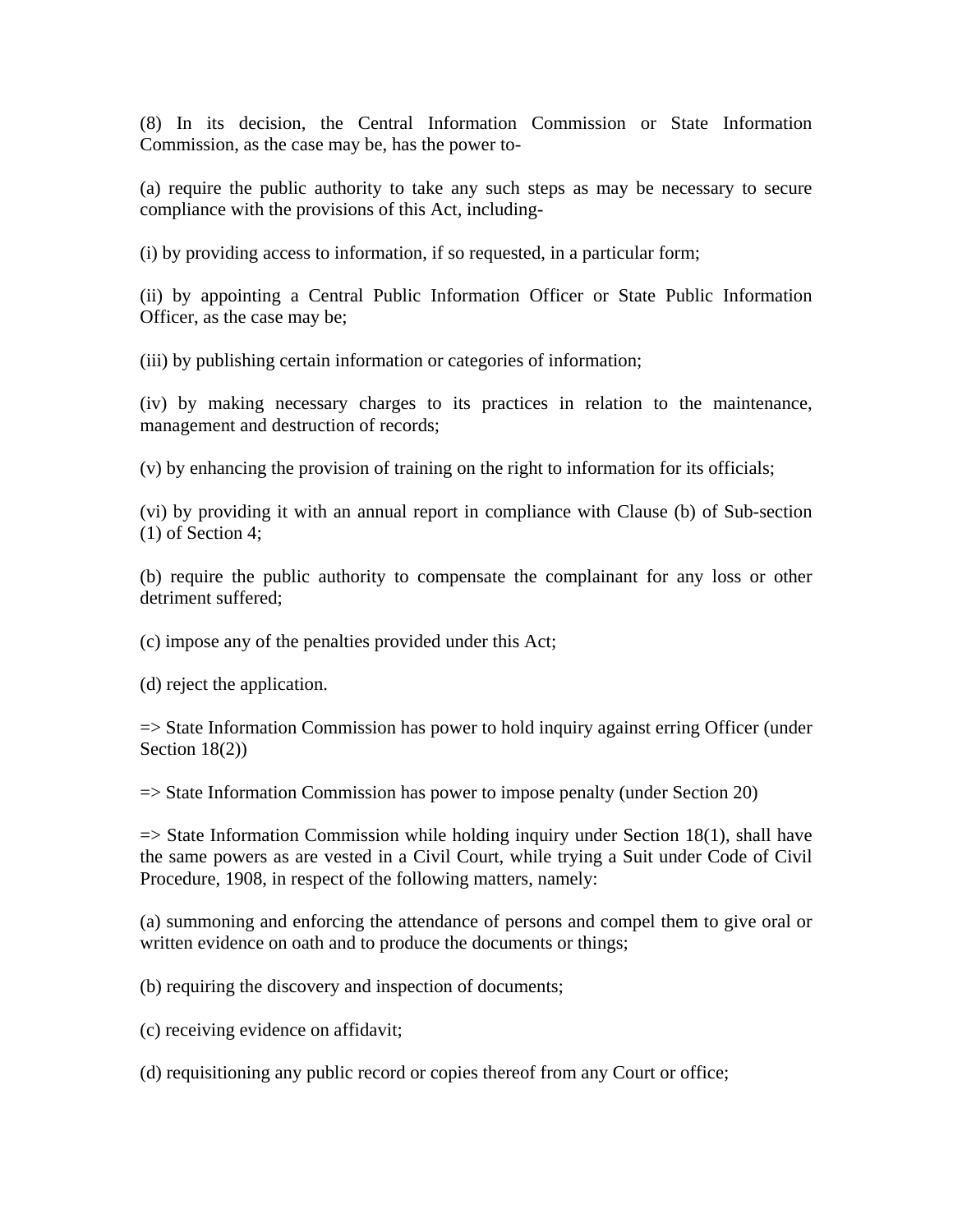(e) issuing summons for examination of witnesses or documents; and

(f) any other matter which may be prescribed.

(II) It appears that the original applicant-respondent No. 5 preferred an application to get information under Section 6 of the Act, 2005 to Public Information Officer. Being dissatisfied with the answer of Public Information Officer dated 3rd November, 2006, First Appeal was preferred under Section 19(2) of the Act, 2005 before Taluka Development Officer on 15th November, 2006 and has also given such a reply on 11th December, 2006 that has promoted respondent No. 5 to prefer Second Appeal No. 730 of 2006-07 under Section 19(3) of the Act, 2005 on 20th January, 2007. Looking to the provisions of the Act, 2005, the order of removal of ,encroachment passed by Chief Information Commissioner is absolutely illegal and dehors the provisions of the Act. 2005. At the most, information may be supplied or may be denied, but, further order of removal of encroachment cannot be passed by Chief Information Commissioner.

(III) Whether there is encroachment of not, is a civil dispute. It cannot be decided by Chief Information Commissioner.

(IV) Whenever any applicant is applying for getting any information about third party, such information shall be given by Public Information Officer under Section 7 of the Act, 2005, only after following procedure prescribed under Section 11(1) of the Act. 2005 and also keeping in mind Section 7(7) of the Act. 2005. Here no such opportunity of hearing was given to the petitioner by Chief Information Commissioner.

(V) The concerned authorities have not properly appreciated that the present petitioner was never a party in the First Appeal as well as in the Second Appeal and the order has been passed against the petitioner. No notice was ever issued to the present petitioner and, therefore also, the impugned order deserves to be quashed and set aside. Chief Information Commissioner appears to be ignorant about aforesaid simple judicial process. Bare minimum requirement is, to follow principles of natural justice.

(VI) The Chief Information Commissioner has not given any opportunity of being heard to the petitioner. Before passing an order against any person, bare minimum requirement ought to be kept in mind that principle of natural justice ought to be followed. Opportunity of being heard ought to be given to the petitioner. There is a right vested in third party under Section 19(4) that he must get an opportunity of being heard. It appears that Chief Information Commissioner has lost right of this explicitly clear and unambiguous provision of Section 19(4). This aspect of the matter has not been properly appreciated by the Chief Information Commissioner and, therefore also, the impugned order deserves to be quashed and set aside.

(VII) Under the Right to Information Act, 2005, the authority has a basic function to be performed either to give the information or to deny to furnish the information. Additional prayers like demolition, etc. cannot be granted by the authority under the Act 2005. which take away substantive rights of the party. Sometime third party is not joined as a